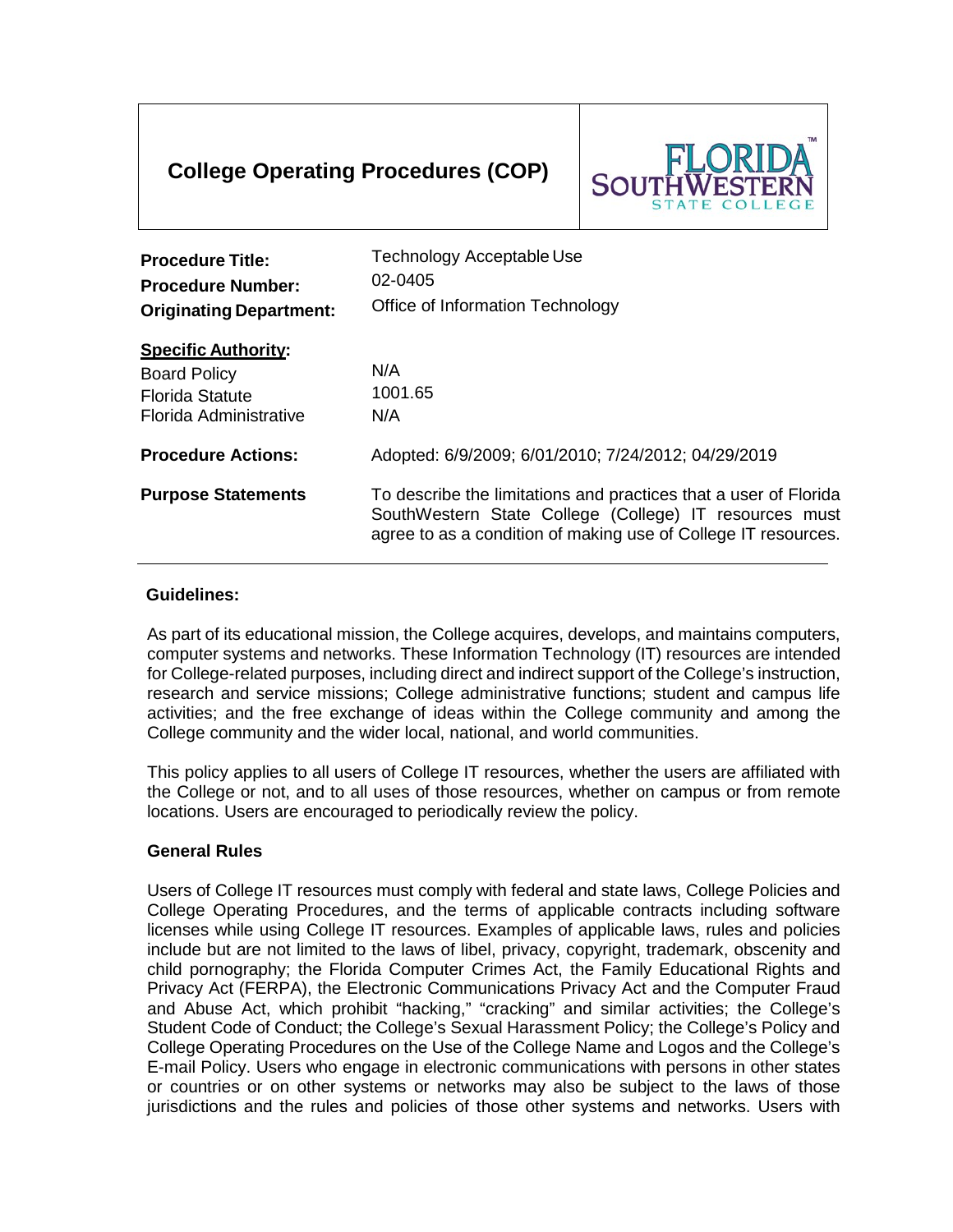questions as to how the various laws, rules and regulations may apply to a particular use of College computing resources should contact the Information Technology Office for more information.

Users are responsible for ascertaining what authorizations are necessary and for obtaining them before using College IT resources. Users are responsible for any activity originating from their accounts which they can reasonably be expected to control. Accounts and passwords may not, under any circumstances, be used by persons other than those to whom they have been assigned by the account administrator. In cases when unauthorized use of accounts or resources is detected or suspected, the account owner should change the password and report the incident to the appropriate account administrator, the Information Technology Office, and/or Dean, Director, or Department Chair.

Disruptive use of College IT resources is not permitted. Units administering the resources involved will determine whether specific usage is considered normal, excessive or disruptive. Although there is no set bandwidth, disk space, CPU time, or other limit applicable to all uses of College IT resources, the College may require users of those resources to limit or refrain from specific uses if such use interferes with the efficient operations of the system.

Users may not use IT resources to gain unauthorized access to remote computers or to impair or damage the operations of College computers or networks, terminals or peripherals. This includes blocking communication lines, intercepting or sniffing communications, and running, installing or sharing virus programs. Deliberate attempts to circumvent data protection or other security measures are prohibited.

Users who violate this policy may be denied access to College IT resources. The College may suspend, block or restrict access to an account when it appears necessary to do so:

- a) to protect the integrity, security, or functionality of College or other IT resources;
- b) to comply with legal or contractual requirements;
- c) to investigate alleged or potential violations of law or policy including, without limitation, state, federal, or local law, or College or Board of Trustees rules, regulations, policies, or collective bargaining agreements;
- d) to investigate any asserted, threatened or potential complaint or grievance filed or credibly alleged pursuant to law or College or Board of Governors rules, regulations, policies, or collective bargaining agreements, or subject of law enforcement review or investigation;
- e) or to protect the College from liability or disruption. The College may also refer suspected violations of law to appropriate law enforcement agencies for further investigation or action.

Users who violate the Policy may be subject to other penalties and disciplinary action, including expulsion or dismissal, under applicable College or Board of Trustees rules, regulations, policies, or collective bargaining agreement.

#### **Security, Privacy, and Public Records**

The College employs various measures to protect the security of its IT resources and user accounts. However, the College cannot guarantee complete security and confidentiality. It is the responsibility of users to practice "safe computing" by establishing appropriate access restrictions for their accounts, by guarding their passwords, and by changing them regularly.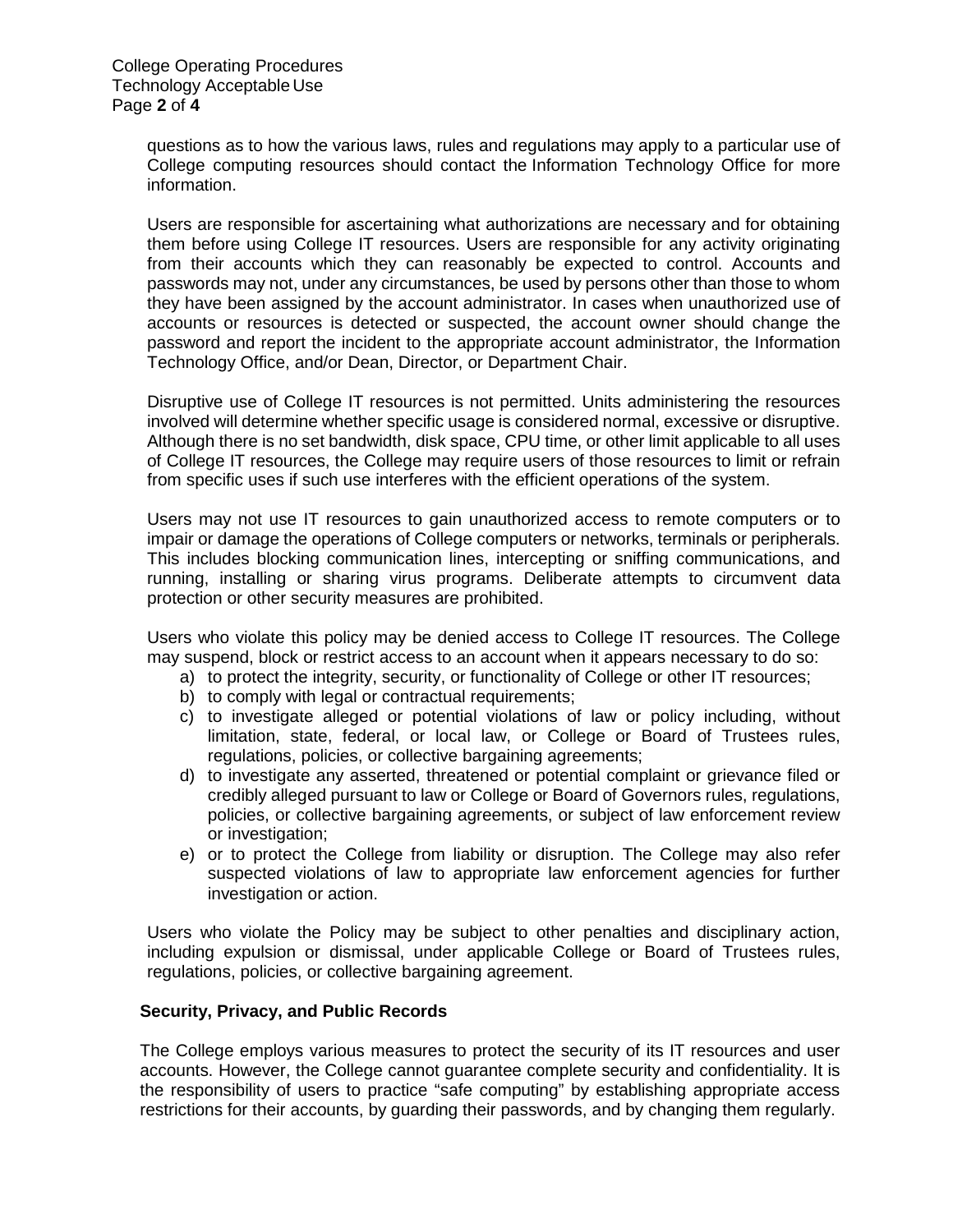College Operating Procedures Technology Acceptable Use Page **3** of **4**

> College employees have access to sensitive College information which may include, but is not limited to:

- Financial aid information
- Personally identifiable information (PII) of students and employees
- Passwords granting access to College infrastructure and other programs
- Any other sensitive College information

Passwords should never be shared. The methods of storage and transmittal of sensitive College information internally or externally shall be by means approved by IT. Sensitive College information may be shared internally only with College employees who are authorized to receive such information. Outside vendors may only receive sensitive College information after they have signed a non-disclosure agreement and only by a secured means which has been approved by IT.

Users should also be aware that their use of College IT resources is not private. While the College does not routinely monitor individual usage of its IT resources, the normal operation and maintenance of the College's IT resources require the backup and caching of data and communications, the logging of activity, monitoring of general usage patterns and other activities necessary or convenient for the provision of service.

The College may monitor IT resources and retrieve communications and other records of specific users of IT resources, including individual login sessions and the content of individual communications, without notice.

Communications made by means of College IT resources are also generally subject to the Florida Public Records Law to the same extent as they would be if made on paper. In this regard, College personnel and agents should be aware that most written communications concerning College matters, regardless of whether College computing resources are used, are public records, many of which may be disclosed to the public upon request. Public records requests must be referred to the Public Information Officer or the General Counsel's Office for coordinating the response and review of requirements and exemptions.

Retention periods must be followed for all College records and communications as required by the Florida Public Records Law and any other applicable law or contractual requirements.

### **Commercial Use**

IT resources are not to be used for personal commercial purposes or for personal financial or other gain. Occasional personal use of College IT resources for other purposes is permitted when it does not consume a significant amount of those resources, does not interfere with the performance of the user's job or other College responsibilities, and is otherwise in compliance with this and other College policies, including without limitation the College's policies on outside activities and use of College trademarks and names. Further limits may be imposed upon personal use in accordance with normal supervisory procedures concerning the use of College equipment.